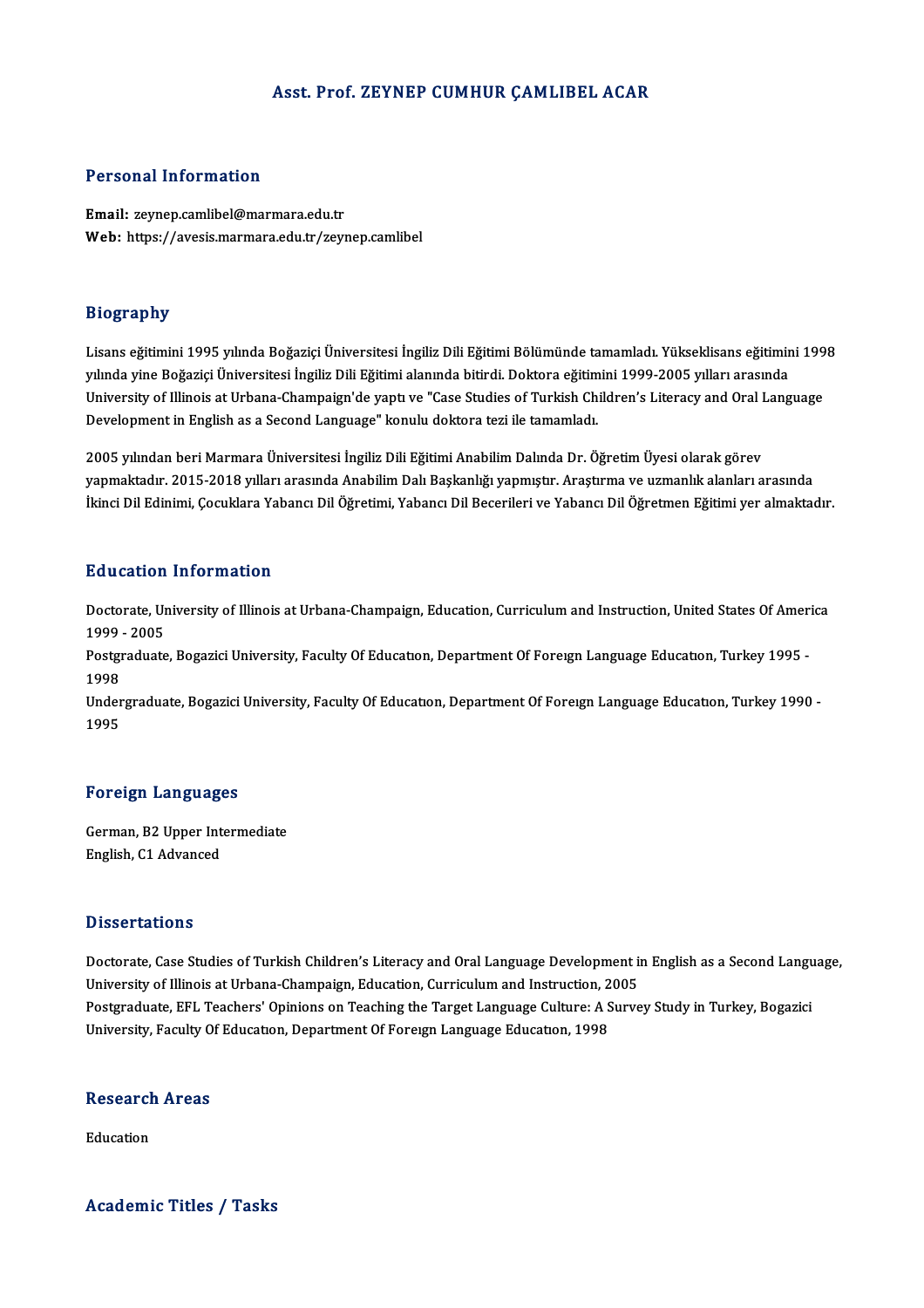Assistant Professor, Marmara University, Ataturk Faculty Of Education, Foreign Languages Education, 2005 - Continues<br>Assistant Professor, Veditone University, Ataturk Faculty Of Education, Foreign Languages Education, 2006 Assistant Professor, Marmara University, Ataturk Faculty Of Education, Foreign Languages Education, 2005 - Continues<br>Assistant Professor, Yeditepe University, Faculty Of Education, Department Of Foreign Language Education, Assistant Professor, Marmara University, Ataturk Faculty Of Education, Foreign Languages Education, 2005 - (<br>Assistant Professor, Yeditepe University, Faculty Of Education, Department Of Foreign Language Education, 20<br>Rese Assistant Professor, Yeditepe University, Faculty Of Education, Department Of Foreign Language Education, 2009 - 2014<br>Research Assistant, University of Illinois at Urbana-Champaign, Eğitim, Curriculum & Instruction, 2002 -

#### Academic and Administrative Experience

Academic and Administrative Experience<br>Deputy Head of Department, Marmara University, Ataturk Faculty Of Education, Foreign Languages Education, 2021<br>Continues Neutrem<br>Deputy He<br>Continues<br>Head of De Deputy Head of Department, Marmara University, Ataturk Faculty Of Education, Foreign Languages Education, 2021<br>Continues<br>Head of Department, Marmara University, Ataturk Faculty Of Education, Foreign Languages Education, 20

Continues<br>Head of Department, Marmara University, Ataturk Faculty Of Education, Foreign Languages Education, 2015 - 2018<br>Deputy Head of Department, Marmara University, Ataturk Faculty Of Education, Foreign Languages Educat Head<br>Deput<br>2015 2015<br>Courses

**Courses<br>Teaching English Word Knowledge, Undergraduate, 2019 - 2020<br>Annreashes to English Language Learning and Teaching, Underg** Approaches to English Language Learning andTeaching ,Undergraduate,2019 -2020 Teaching English Word Knowledge, Undergraduate, 2019 - 202<br>Approaches to English Language Learning and Teaching , Unde<br>Çocuklara Yabancı Dil Öğretimi 1, Undergraduate, 2019 - 2020<br>Anadil Edinimi Undergraduate, 2015 - 2016 Approaches to English Language Learning ar<br>Çocuklara Yabancı Dil Öğretimi 1, Undergrad<br>Anadil Edinimi, Undergraduate, 2015 - 2016<br>Cosuklara Yabancı Dil Öğretimi 2, Undergrad Çocuklara Yabancı Dil Öğretimi 1, Undergraduate, 2019 - 2020<br>Anadil Edinimi, Undergraduate, 2015 - 2016<br>Çocuklara Yabancı Dil Öğretimi 2, Undergraduate, 2010 - 2011<br>Yabancı Dil Öğretim Bosorileri, Bostaraduate, 2010 - 2011 Anadil Edinimi, Undergraduate, 2015 - 2016<br>Çocuklara Yabancı Dil Öğretimi 2, Undergraduate, 2010 - 2<br>Yabancı Dil Öğretim Becerileri, Postgraduate, 2010 - 2011<br>İkinci Dil Edinimi, Undergraduate, 2005 - 2006 Çocuklara Yabancı Dil Öğretimi 2, Undergradua<br>Yabancı Dil Öğretim Becerileri, Postgraduate, 21<br>İkinci Dil Edinimi, Undergraduate, 2005 - 2006<br>İkinci Dil Edinim Kuramları, Postgraduate, 2006 Yabancı Dil Öğretim Becerileri, Postgraduate, 2010 - 2011<br>İkinci Dil Edinimi, Undergraduate, 2005 - 2006<br>İkinci Dil Edinim Kuramları, Postgraduate, 2005 - 2006

### Advising Theses

Advising Theses<br>Çamlıbel Acar Z. C. , NATIVE ENGLISH-SPEAKING TEACHERS' VIEWS ON TEACHING EFL IN TURKISH PRIVATE SCHOOLS<br>AND THEIR OPINIONS AROUT TURKISH EFL LEARNERS Rostgraduate İMENEKSE(Student), 2021 -<br>Camlıbel Acar Z. C. , NATIVE ENGLISH-SPEAKING TEACHERS' VIEWS ON TEACHING EFL IN TURKISI)<br>AND THEIR OPINIONS ABOUT TURKISH EFL LEARNERS, Postgraduate, İ.MENEKŞE(Student), 2021<br>Camlıbel Acar Z. C. A DESCRIPTIVE STUDY OF T Çamlıbel Acar Z. C. , NATIVE ENGLISH-SPEAKING TEACHERS' VIEWS ON TEACHING EFL IN TURKISH PRIVATE SCHOOLS<br>AND THEIR OPINIONS ABOUT TURKISH EFL LEARNERS, Postgraduate, İ.MENEKŞE(Student), 2021<br>Çamlıbel Acar Z. C. , A DESCRIP AND THEIR OPINIONS ABOUT TURKISH EFL<br>Çamlıbel Acar Z. C. , A DESCRIPTIVE STUDY (<br>Postgraduate, S.KAYADİBLİ(Student), 2021<br>Camlıbel Asar Z. C. Turkish EEL studentslas Camlıbel Acar Z. C. , A DESCRIPTIVE STUDY OF TURKISH-ENGLISH BILINGUAL DEVELOPMENT OF A 4-<br>Postgraduate, S.KAYADİBLİ(Student), 2021<br>Camlıbel Acar Z. C. , Turkish EFL students' academic listening comprehension problems, Pos Postgraduate, S.KAYADİBLİ(Student), 2021<br>Çamlıbel Acar Z. C. , Turkish EFL students' academic listening comprehension problems, Postgraduate,<br>A.PEKEL(Student), 2019 Camlıbel Acar Z. C. , Turkish EFL students' academic listening comprehension problems, Postgraduate,<br>A.PEKEL(Student), 2019<br>Camlıbel Acar Z. C. , The effects of role-play and storytelling on the speaking performance, speak A.PEKEL(Student), 2019<br>Çamlıbel Acar Z. C. , The effects of role-play and storytelling on the speaking performan<br>communication willingness of EFL students, Postgraduate, S.BOZKURT(Student), 2019<br>CAMLIPEL ACAR Z. G. Intergu Çamlıbel Acar Z. C. , The effects of role-play and storytelling on the speaking performance, speaking anxiety and<br>communication willingness of EFL students, Postgraduate, S.BOZKURT(Student), 2019<br>ÇAMLIBEL ACAR Z. C. , Inte communication willingness of EFL students, Postgraduate, S.BOZKURT(Student), 2019<br>ÇAMLIBEL ACAR Z. C. , Intercultural sensitivity of Turkish and Malaysian prospective teachers of English =<br>malezyalı İngilizce öğretmen aday ÇAMLIBEL ACAR Z. C. , Intercultural sensitivity of Turkish and Malaysian prospective teachers of English = Türk ve<br>malezyalı İngilizce öğretmen adaylarının kültürlerarası duyarlılığı, Postgraduate, M.Mohd(Student), 2019<br>Ça malezyalı İngilizce öğretmen adaylarının kültürlerarası duyarlılığı, Postgraduate, M.Mohd(Student), 2019<br>Çamlıbel Acar Z. C. , An evaluation of the performance assessment component of an EFL preparatory sch<br>Postgraduate, N Çamlıbel Acar Z. C. , An evaluation of the performance assessment component of an EFL preparatory school program,<br>Postgraduate, N.ÖZUSLU(Student), 2018<br>Çamlıbel Acar Z. C. , A comparison of shadowing and note-taking as two Camlibel Acar Z. C., A comparison of shadowing and note-taking as two while-listening strategies and their effects on Camlıbel Acar Z. C. , A comparison of shadowing and note-taking as two while-listening strategies and their effects on<br>EFL learners, Postgraduate, S.BALABAN(Student), 2017<br>Camlıbel Acar Z. C. , Reading strategy use of univ EFL learners, Postgraduate, S.BALABAN(Student), 2017<br>Çamlıbel Acar Z. C. , Reading strategy use of university students across languages: Tu:<br>second language and English as third language, Postgraduate, Ç.BAK(Student), 2011 Camlıbel Acar Z. C. , Reading strategy use of university students across languages: Turkish as first language, French as<br>second language and English as third language, Postgraduate, C.BAK(Student), 2011<br>C.BOZKIR(Student), second language and English as third language, Postgraduate, Ç.BAK(Student), 2011<br>Çamlıbel Acar Z. C. , The effects of feedback type and essay type on English language writing development, Postgraduate,<br>C.BOZKIR(Student),

### Articles Published in Journals That Entered SCI, SSCI and AHCI Indexes

I. Perspectives of EFL teacher trainers and pre-service teachers on continued mandatory distance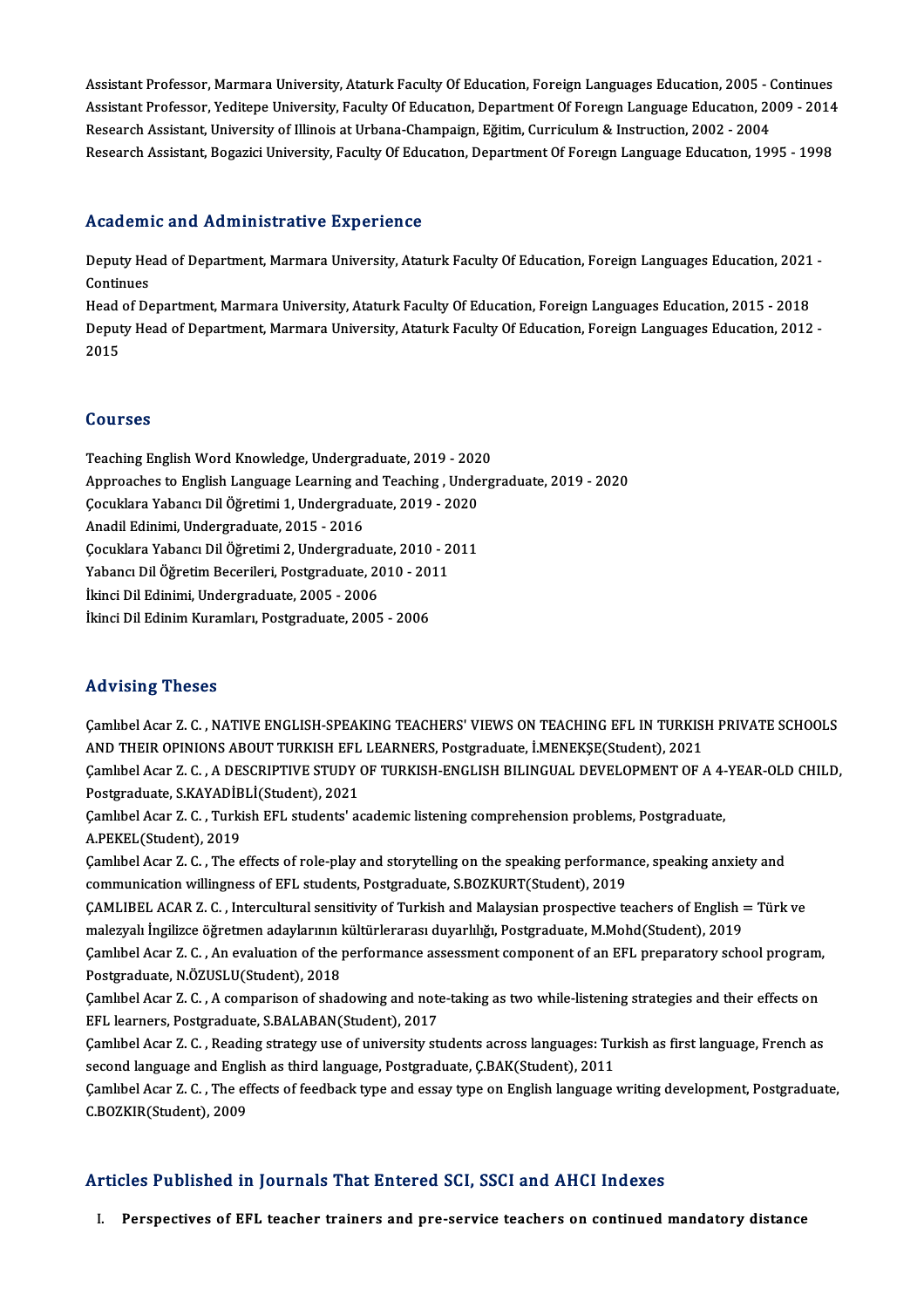#### education during the pandemic

Camlibel-Acar Z.C. ,Eveyik-AydinE. TEACHING AND TEACHER EDUCATION, vol.112, 2022 (Journal Indexed in SSCI)

#### Articles Published in Other Journals

- rticles Published in Other Journals<br>I. Pre-service teachers' perceived readiness and willingness to teach English to young learners<br>Cambbel Acer 7 C Pre-service teach<br>Camlıbel Acar Z.C.<br>Annalas Universite Pre-service teachers' perceived readiness and willingness to teach English to young learners<br>Çamlıbel Acar Z. C.<br>Annales Universitatis Paedagogicae Cracoviensis Studia Anglica, vol.7, pp.21-30, 2017 (Refereed Journals of O Çamlıbel Acar Z. C.<br>Annales Universitatis Paedagogicae Cracoviensis Studia Anglica, vol.7, pp.21-30, 2017 (Refereed Journals of Other<br>Institutions) Annales Universitatis Paedagogicae Cracoviensis Studia Anglica, vol.7, pp.21<br>Institutions)<br>II. The role of intercultural competence in foreign language teaching<br>Atou D. Kurt C. Cambbel Agar 7. C. Exain B. Kashağlu Ö.
- Institutions)<br>The role of intercultural competence in foreign la<br>Atay D., Kurt G., Çamlıbel Acar Z. C. , Ersin P., Kaşlıoğlu Ö.<br>Inony University Jeurnal of the Easylty of Education vol. Inonu University Journal of the Faculty of Education, vol.10, pp.123-135, 2009 (International Refereed University Journal) Atay D., Kurt G., Camlıbel Acar Z. C., Ersin P., Kaşlıoğlu Ö.

### Books&Book Chapters

- ooks & Book Chapters<br>I. Teachers' Opinions on Heterogeneous Classes: Insights for EFL Teacher Education<br>Cambbel Acar 7 C re di Book Ghap<br>Teachers' Opinio<br>Camlıbel Acar Z.C.<br>in: Facing Diversit. Teachers' Opinions on Heterogeneous Classes: Insights for EFL Teacher Education<br>Çamlıbel Acar Z. C.<br>in: Facing Diversity in Child Foreign Language Education, Joanna Rokita-Jaskow,Agata Wolanin, Editor, Springer,<br>Landan (Ba Camlıbel Acar Z. C.<br>in: Facing Diversity in Child Foreign Langua<br>London/Berlin , Zürich, pp.253-270, 2021<br>Zehna's Storyy Bosoming Billisante in London/Berlin, Zürich, pp.253-270, 2021
- II. Zehra's Story: Becoming Biliterate in Turkish and English Camlubel Acar Z. C., Garcia G. E. in: Early Biliteracy Development, Bauer & Gort, Editor, Routledge, London/New York, New York, pp.111-131, 2011

# m: Early Billieracy Development, Bauer & Gort, Editor, Routledge, London<br>Refereed Congress / Symposium Publications in Proceedings

- efereed Congress / Symposium Publications in Proceedin<br>I. EFL students' suggestions on developing their listening skills<br>Rekel A. Cembbel Agen 7. C Pekel A., Çamlıbel Acar Z.C.<br>Pekel A., Çamlıbel Acar Z.C.<br>CUELT Adapa Turkev 18 EFL students' suggestions on developing thei<br>Pekel A., Çamlıbel Acar Z. C.<br>CUELT, Adana, Turkey, 18 - 20 April 2019, pp.1-15<br>Reading comprehension strategy instruction Pekel A., Çamlıbel Acar Z. C.<br>CUELT, Adana, Turkey, 18 - 20 April 2019, pp.1-15<br>II. Reading comprehension strategy instruction of Turkish EFL teachers CUELT, Adana, Turkey, 18 - 20 April 2019, pp<br>Reading comprehension strategy instru<br>Camlıbel Acar Z. C. , Gerede Hoyland İ., Arı H.<br>International Marmara University English Lat
- International Marmara University English Language Teaching (MELT) Conference, İstanbul, Turkey, 11 12<br>October 2019, pp.18 Camlıbel Acar Z. C. , G.<br>International Marmaı<br>October 2019, pp.18<br>Exploring emperue International Marmara University English Language Teaching (ME<br>October 2019, pp.18<br>III. Exploring empowerment among prospective EFL teachers<br>Cambbal Acar 7.6
- October 2019, pp.1<br>**Exploring empov**<br>Camlıbel Acar Z.C.<br>EIER Congress Art Exploring empowerment among prospective EFL teacher<br>Camlibel Acar Z. C.<br>EJER Congress, Antalya, Turkey, 2 - 05 May 2018, pp.1872-1874<br>Prospective EEL teachers and intersultural sensitivity.
- Camlibel Acar Z. C.<br>
EJER Congress, Antalya, Turkey, 2 05 May 2018, pp.1872-18<br>
IV. Prospective EFL teachers and intercultural sensitivity<br>
Camlibel Acar Z. C. Uygun Cölmon D. EJER Congress, Antalya, Turkey, 2 - 05<br>Prospective EFL teachers and inte<br>Camlıbel Acar Z. C. , Uygun Gökmen D.<br>UEVAK 2018 1 Uluslarares: Eğitimde N Prospective EFL teachers and intercultural sensitivity<br>Çamlıbel Acar Z. C. , Uygun Gökmen D.<br>UEYAK 2018 1. Uluslararası Eğitimde Yeni Arayışlar Kongresi, İstanbul, Turkey, 11 - 12 May 2018, vol.1, pp.523-<br>525 Caml<br>UEY<br>525<br>An e UEYAK 2018 1. Uluslararası Eğitimde Yeni Arayışlar Kongresi, İstanbul, Turkey, 11 - 12<br>525<br>V. An exploration of L2 listening comprehension problems across CEFR levels<br>Rekal A Cambbal Agar 7 C
- 525<br>V. An exploration of L2 listening comprehension problems across CEFR levels<br>Pekel A., Çamlıbel Acar Z. C. CUELT, Adana, Turkey, 5 - 07 April 2018, pp.1 Pekel A., Çamlıbel Acar Z. C.<br>CUELT, Adana, Turkey, 5 - 07 April 2018, pp.1<br>VI. Metacognitive awareness in second language listening and the role of strategy training<br>Pelaban S. Camlibal Acar Z. C
- CUELT, Adana, Turkey, 5 07 *I*<br>Metacognitive awareness i<br>Balaban S., Çamlıbel Acar Z. C.<br>International Conference on B Metacognitive awareness in second language listening and the role of strategy training<br>Balaban S., Çamlıbel Acar Z. C.<br>International Conference on Research in Education and Science, Aydın, Turkey, 18 - 21 May 2017, vol.7,<br> Balaban S., Çamlıbel Aca<br>International Conferen<br>no.25871730, pp.93-97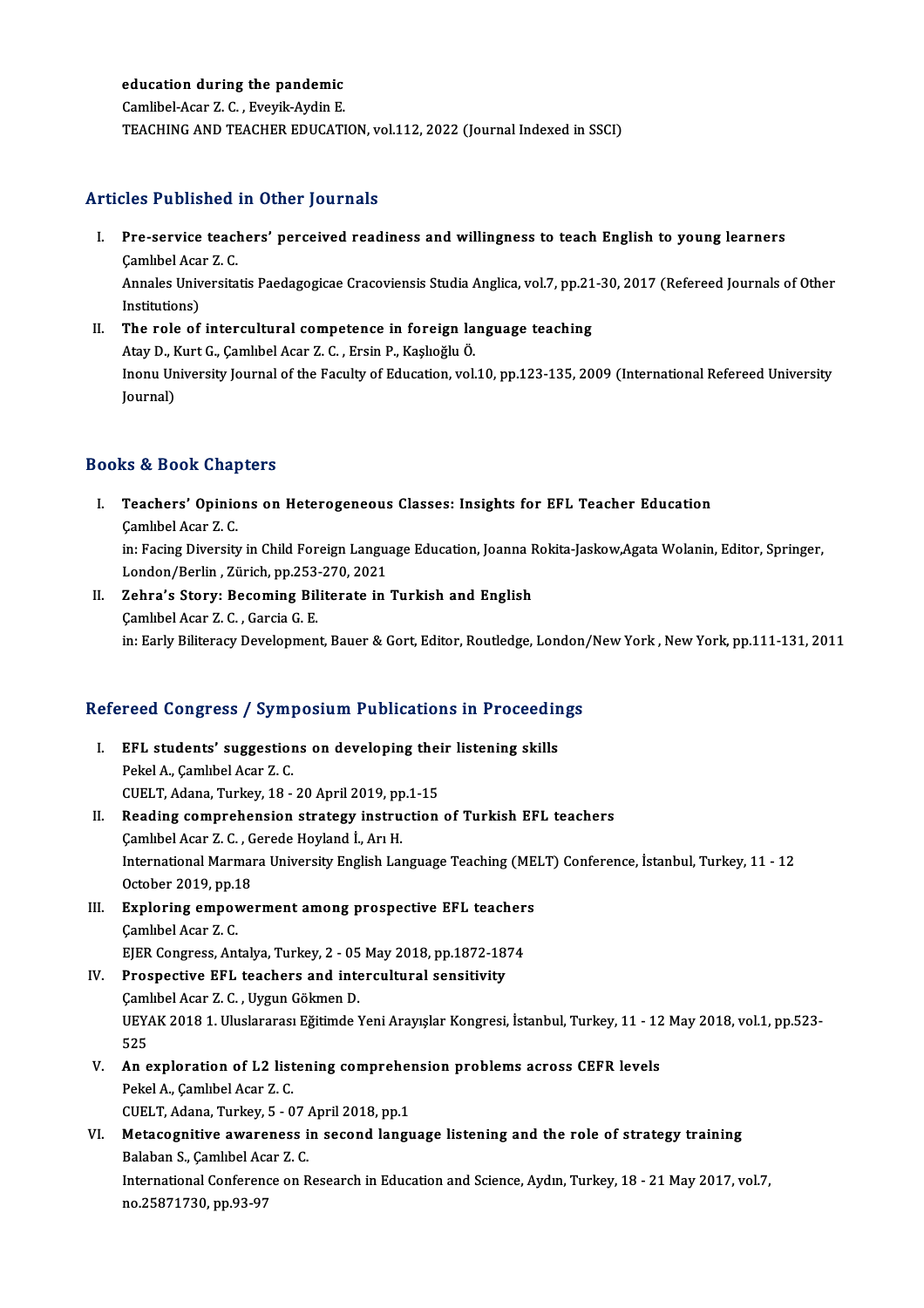| VII.   | EFL students' reflections on explicit and implicit written corrective feedback<br>Bozkurt S., Çamlıbel Acar Z. C.                                                                                                                |
|--------|----------------------------------------------------------------------------------------------------------------------------------------------------------------------------------------------------------------------------------|
|        | International Conference on Research in Education and Science, Aydın, Turkey, 18 - 21 May 2017, vol.7,<br>no.25871730, pp.98-102                                                                                                 |
| VIII.  | Professional development before professional life: Needs of pre-service EFL teachers<br>Çamlıbel Acar Z. C.                                                                                                                      |
| IX.    | The International Conference on Teaching Languages to Young Learners, İzmir, Turkey, 16 - 18 May 2017<br>Listening in a second language: Lexical, grammatical and background knowledge in focus<br>Pekel A., Çamlıbel Acar Z. C. |
| X.     | 3rd Çukurova International ELT Conference, Adana, Turkey, 20 - 21 April 2017, pp.11<br>A comparative study of two EFL while-listening techniques                                                                                 |
|        | Balaban S., Çamlıbel Acar Z. C.<br>International Conference on Research in Education and Science, Muğla, Turkey, 19 - 22 May 2016, pp.838-843                                                                                    |
| XI.    | Teaching English to young learners: some challenges faced by pre-service teachers<br>Çamlıbel Acar Z.C.                                                                                                                          |
| XII.   | International Conference on Research in Education and Science, Muğla, Turkey, 19 - 22 May 2016, pp.844-848<br>Understanding prospective teachers' choices on teaching English to young learners                                  |
|        | Çamlıbel Acar Z.C.<br>Teachers Research! IATEFL ReSIG/Bahçeşehir University International Conference, İstanbul, Turkey, 24 - 25 June<br>2016                                                                                     |
| XIII.  | Pre service teachers' perceived readiness and willingness to teach English to young learners<br>Çamlıbel Acar Z.C.                                                                                                               |
|        | International Conference on Child Foreign Language Learning (CFLL). Between Theory and Practice, Krakow,<br>Poland, 28 - 30 April 2016, pp 12                                                                                    |
| XIV.   | Autonomous English activities of prospective ELT teachers<br>Ersin P., Çamlıbel Acar Z. C.                                                                                                                                       |
|        | 3rd International Conference on Foreign Language Teaching and Applied Linguistics (FLTAL), Sarajevo, Bosnia<br>And Herzegovina, 3 - 05 May 2013, pp.1646-1655                                                                    |
| XV.    | Out-of-class English activities of Turkish EFL learners<br>Camlibel Acar Z. C., Ersin P.                                                                                                                                         |
| XVI.   | International Conference on New Horizons in Education, Lisbon, Portugal, 5 - 07 May 2011, pp.653-657<br>Turkish prospective English as a foreign language teachers' awareness of English grammatical terms                       |
|        | Ersin P., Çamlıbel Acar Z. C.<br>International Conference on the Importance of Learning Professional Languages for Communication between<br>Cultures Conference, Celje, Slovenia, 23 - 24 September 2010, pp.22                  |
| XVII.  | Turkish EFL teachers' opinions on intercultural approach in foreign language education<br>Derin A., Zeynep C., Pinar E., Ozlem K., Gokce K.                                                                                      |
| XVIII. | World Conference on Educational Sciences, Nicosia, CYPRUS, 4 - 07 February 2009, vol.1, pp.1611-1616<br>Understanding motivation to teach: A comparison of pre-service teachers' and teacher trainers'                           |
|        | views                                                                                                                                                                                                                            |
|        | Kaşlıoğlu Ö., Çamlıbel Acar Z. C.<br>First International Conference on English Language Teaching and Learning, Madrid, Spain, 10 - 13 September                                                                                  |
|        | 2008, pp.66                                                                                                                                                                                                                      |

### Supported Projects

Supported Projects<br>Çamlıbel Acar Z. C. , Project Supported by Higher Education Institutions, Pre-service teachers' perceived readiness and<br>villingness to teach English to voung learners, 2016, 2019 Eupported Trojects<br>Camlibel Acar Z. C. , Project Supported by Higher Education<br>Willingness to teach English to young learners, 2016 - 2018 Çamlıbel Acar Z. C. , Project Supported by Higher Education Institutions, Pre-service teachers' perceived readiness<br>willingness to teach English to young learners, 2016 - 2018<br>Çamlıbel Acar Z. C. , Ersin P., Project Suppor

willingness to teach English to young learners, 2016 - 2018<br>Camlibel Acar Z. C. , Ersin P., Project Supported by Higher Education Institutions, Autonomous English activities of<br>prospective ELT teachers, 2012 - 2013